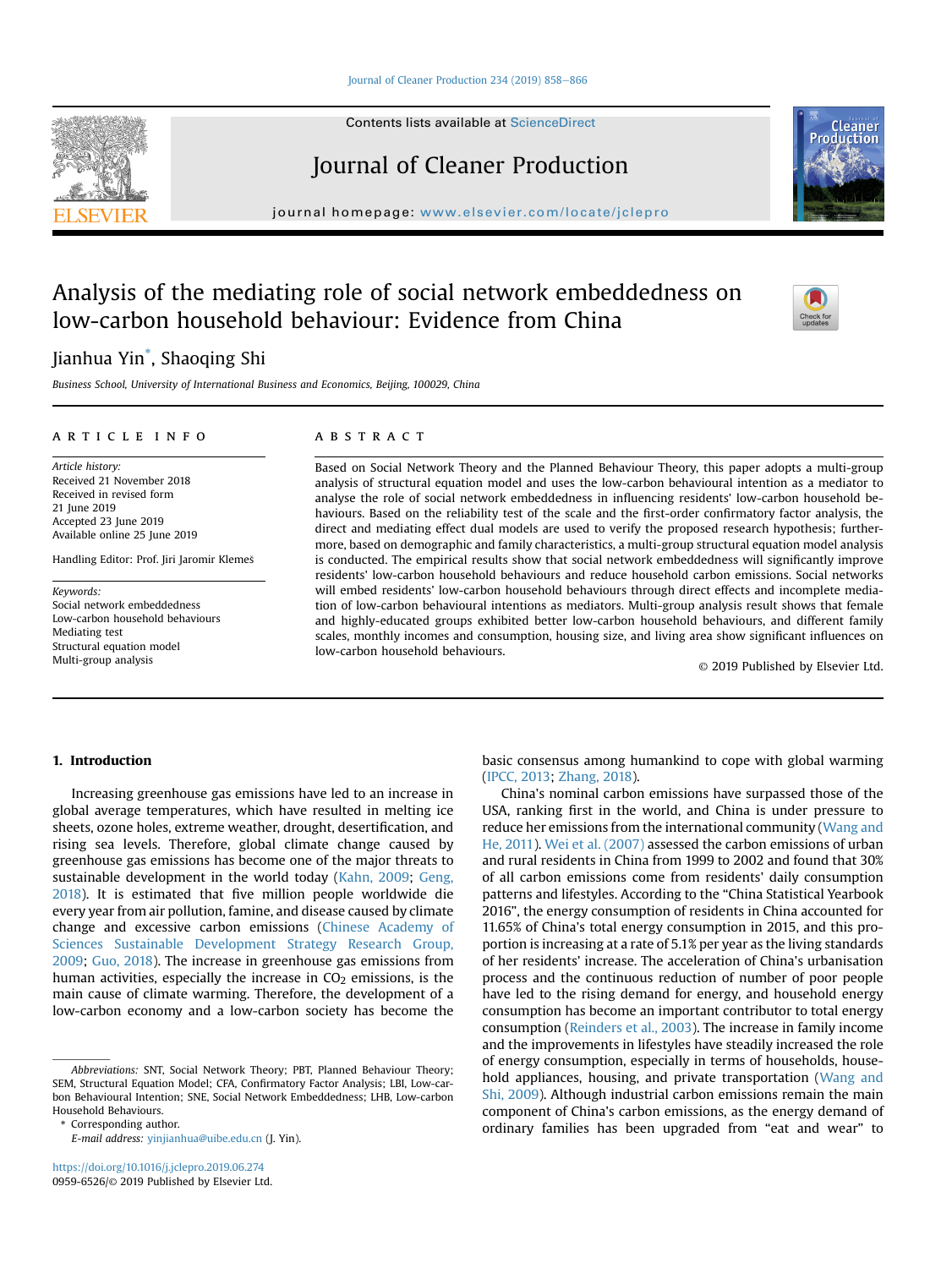"residence and travel", the carbon emissions associated with residents' lives will rise rapidly [\(Qiu, 2009;](#page-8-0) [Peng and Zhu, 2010\)](#page-8-0). Therefore, how to curb the rapid growth of residents' carbon emissions is a key issue for China as she builds low-carbon city and develop an ecologically sound civilisation.

The rising energy demand from residents is mainly reflected in household energy consumption, and the household energy consumption behaviours of residents are highly susceptible to social networks, such as relatives, friends, and communities ([Hori et al.,](#page-8-0) [2013;](#page-8-0) [Kristina, 2005;](#page-8-0) [Niamir et al., 2018](#page-8-0)). The normative pressure from social networks has a huge impact on residents' low-carbon behaviours, choices, and awareness. Residents will also change their low-carbon behavioural tendencies due to their psychological role, which may lead to changes in low-carbon behaviours throughout families (Kristina and Söderholm, 2010). From the perspective of external factors, the development of mobile terminals such as the Internet and mobile telephones has enriched residents' social interactions, and the frequency and scope of social interactions have increased. With the emergence of sharing economy, WeChat, Weibo and etc, it has made social networks increasingly become a key factor affecting residents' low-carbon behaviours. According to statistics, the daily energy consumption of urban resident accounts for about 26% of annual energy consumption, of which "face consumption" and luxury consumption cause great waste [\(Wang, 2012](#page-8-0)). Residents will generate more demand in terms of food, clothing, housing, and transportation to meet the needs and vanity of their social activities, which will inevitably lead to further increase in household energy consumption. Therefore, the research on low-carbon household behaviours (LHB) of residents based on social network embeddedness (SNE) has a strong theoretical basis and practical significance.

#### 2. Literature review

#### 2.1. Residents' low-carbon household behaviours research

Compared with Chinese scholars, foreign scholars pay more attention to the research into LHBs of residents. The IPCC revised "IPCC National Greenhouse Gas Emission Inventory Guide 2006" provides a calculation method for household carbon emissions, which divides household carbon emissions into three parts: electricity carbon emission, gas carbon emission, and heating-related carbon emissions. [Kristina \(2005\)](#page-8-0) conducted a continuous study of Swedish families and pointed out the interaction among residents, businesses, and media, and the influence of residents' social interactions on family energy-saving activities. Residents who often discuss low-carbon behaviours with people close to them are more willing to practice low-carbon behaviours. They are also more interested, and knowledgeable in this regard, and more interaction with the people around them will make residents think that this is the right point of view. The author further points out that information transmitted through social interaction and media guidance has an impact on household energy-saving decisions ([Kristina and](#page-8-0) Söderholm, 2010). [Poortinga et al. \(2003\)](#page-8-0) studied people's preferences for different energy-saving methods and pointed out that people's energy-saving strategies have the greatest impact on energy-saving methods. [Scott \(2004\)](#page-8-0) pointed out that the ownership of Irish home energy-saving products is surprisingly low, possibly due to lack of information and a non-proprietary lack of ownership thereof. [Hori et al. \(2013\)](#page-8-0) conducted a survey of energysaving behaviours in five major Asian cities, pointing out that global warming awareness, environmental behaviour, and social interaction have had a major impact on energy-saving behaviours, and income and age have a weak positive impact on energy-saving behaviours. [Hamamoto \(2013\)](#page-8-0) analysed the net benefits of consumers' energy-saving measures and pointed out that promoting energy-saving behaviours requires not only policies that provide economic incentives, but also interventions to influence the psychological factors driving family behaviour. [Padmakanthi](#page-8-0) [et al. \(2009\)](#page-8-0) explored the financial and economic feasibility of adopting energy-saving technologies among Sri Lankan families and finds that energy-saving technologies are economically profitable and economically viable. [Melo et al. \(2010\)](#page-8-0) used econometric methods to model home ownership to predict household electricity consumption. [Niamir et al. \(2018\)](#page-8-0) presented an agent-based model to track aggregated impacts of behavioural changes among heterogeneous households. These studies have studied the relationship between household behaviours and energy consumption from different perspectives, and tried to find ways in which to reduce household energy consumption through modelling, questionnaires, and quantitative analysis.

Relatively speaking, Chinese scholars are more concerned with studies from the overall perspective of low-carbon behaviours of residents. [Geng et al. \(2004\)](#page-8-0) conducted a dynamic analysis of the entropy evolution characteristics of urban residents' energy consumption structure in Wuxi from 1990 to 2002, and pointed out that they are highly correlated with the actual disposable income of urban residents and the total energy consumption per capita. [Zhang](#page-8-0) [et al. \(2011a,b\)](#page-8-0) divided the energy consumption of households into direct and indirect parts, and measured the indirect energy consumption and corresponding carbon emissions of Chinese households through lifestyle analysis. [Wang et al. \(2010\)](#page-8-0) analysed the six factors influencing China's low-carbon consumption model from macro- and micro-aspects and pointed out that family income and family scale are the main factors therein. [Feng et al. \(2011\)](#page-8-0) explored the dynamic characteristics of urban residents' energy consumption and carbon emissions in China from 1999 to 2007, and analysed their potential influencing factors. [Niamir et al. \(2018\)](#page-8-0) pointed out that there is little difference in the amount of energy used by urban and rural families in the western part of the Loess Plateau, but the effective use of energy from the large and medium cities, to counties to rural areas declines in turn, forming a distinct step feature. [Lu et al. \(2014\)](#page-8-0) used grounded research to define the basic concept of the carbon lock-in phenomenon in household energy consumption, and explored the structure, internal inertia, and path dependence of high-carbon energy consumption in a carbon-lock expression. [Wang et al. \(2011,](#page-8-0) [2016\)](#page-8-0) researched the recycling willingness and behaviour towards e-waste and household solid waste of urban residents, and pointed out that the convenience of recycling facilities and service, residential conditions, recycling habit and economic benefits are four determinants of Chinese residents' willingness on recycling. [Fan \(2018\)](#page-8-0) studied the subsidy strategy of low-carbon diffusion by considering heterogeneous agents' behaviour. [Ding et al. \(2018\)](#page-8-0) summarized twentyfour popularly predictors of urban residential low-carbon behaviour. To sum up, Chinese scholars pay more attention to the analysis of the differences in household energy consumption between different regions of China and between urban and rural residents, and explore the factors influencing them through grounded theory, questionnaires, and quantitative analysis. Although this method allows us to understand the low-carbon behaviours of a certain type or region of residents from a holistic perspective, it is still lacking in depth, especially in research on energy consumption behaviours of households based on social network perspectives, which remains rare.

# 2.2. Social network embeddedness research

Granovetter tried to solve the classical problem of social theory such that behaviours and institutions are affected by social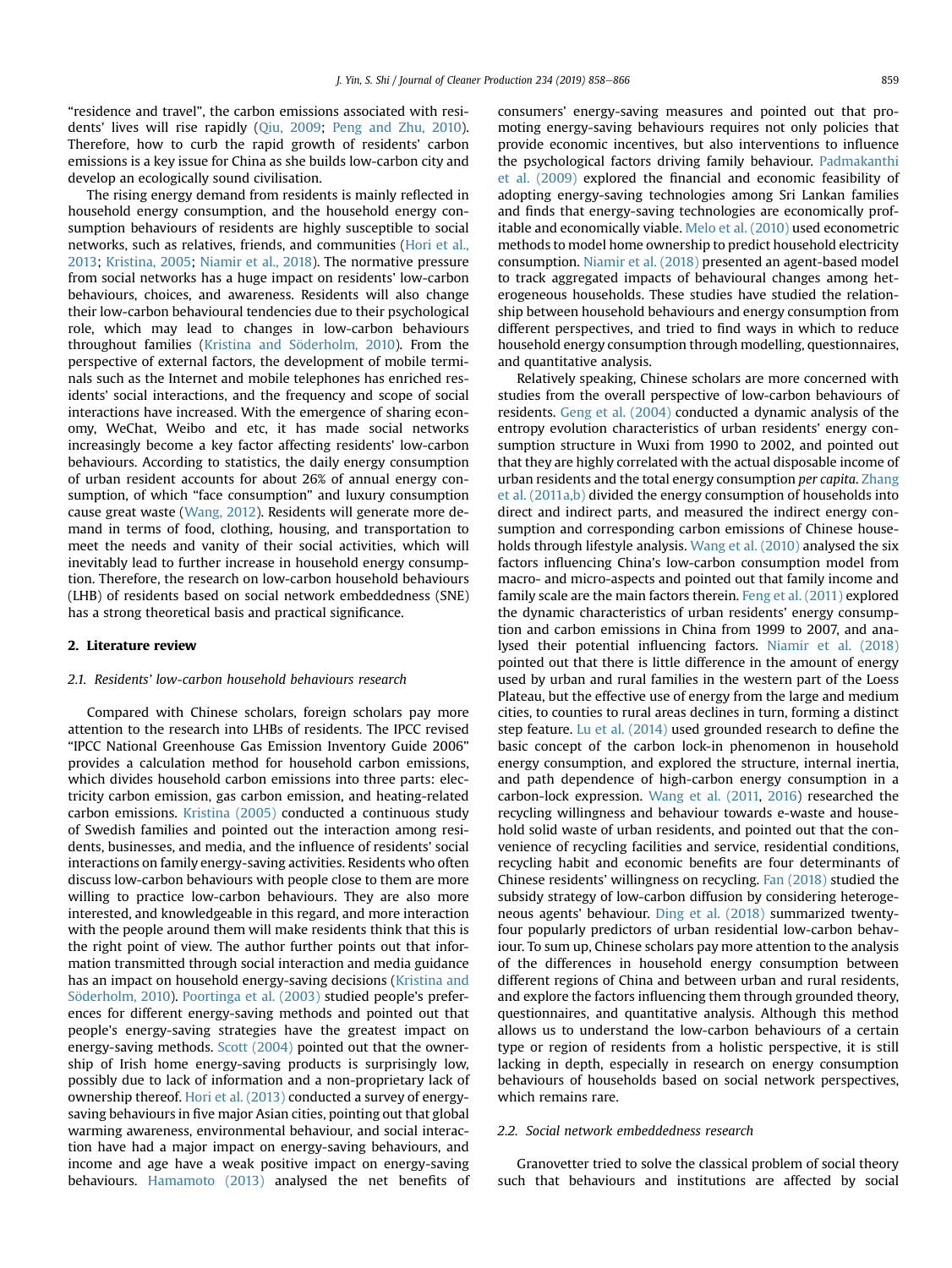relationships [\(Granovetter, 1985\)](#page-8-0). [Feld \(1997\)](#page-8-0) found that the amount of structural embedding of the relationship between two people is defined as the degree of overlap between the social relationships between the two individuals and may reflect the extent of the common activity that links these people to others. [Montgomery \(1998\)](#page-8-0) attempted to formalise Granovetter's embeddedness argument and proposes that role theory will provide a better meta-theoretical perspective for embeddedness. Chatfi[eld et al. \(2000\)](#page-8-0) draw on embedded sociological theory and cross-case analysis to compare how three initiators of a complex EDI network achieve different levels of strategic payment. [Rao et al.](#page-8-0) [\(2000\)](#page-8-0), based on embeddedness studies, suggest that, when members of a group defect to foreign groups, the organisation receives clues about identity differences, but the organisational response to such clues depends on their social relationships with groups within, and outside, the group and defectors. These scholars generally base their work on social theory, and strive to introduce embeddedness research into different research fields and perspectives, which will promote the development of embeddedness research.

Chinese scholars are also engaged in SNE, and the research therein cover three aspects: first, a sociological perspective in which [Lin et al. \(2003\)](#page-8-0) clarified and tested many propositions about the relationship between embedded resources and social economic achievements in social networks. [Xiao \(1999\)](#page-8-0) introduced the formation and development, basic principles, and main theories of western social network research, and reviewed the main contributions and limitations of social network research and its significance to the development of Chinese sociology. [Bian et al. \(2001\)](#page-8-0) proposed four theoretical hypotheses about the role of social networks in professional mobility in the transitional economy, based on a review of the sociological theory of the different roles of social networks in a market economy and redistributive economic system. Secondly, the individual perspective, in which [Liang et al.](#page-8-0) [\(2005\)](#page-8-0) found that the relationship between employee organisational performance and voluntary separation is a duality (retention and loss), multi-path, multi-incentive relationship system. [Lu](#page-8-0) [\(2008\)](#page-8-0) pointed out that individuals in a more favourable social network structure will have more opportunities to become technology entrepreneurs. [Tang et al. \(2012\)](#page-8-0) conducted a logistic regression analysis of 442 samples, and proposed a theoretical model of social network influence on the formation of individual entrepreneurial intentions. Thirdly, the organisational perspective, in which [Yao et al. \(2003\)](#page-8-0) expounded the relationship between social networks and corporate growth, and pointed out that Social Network Theory (SNT) can be better applied in the fields of enterprise organisational structure, corporate strategic alliance, and the development of small and medium-sized enterprises. [Zhang et al.](#page-8-0) [\(2011a,b\)](#page-8-0) explained the generational mechanism of enterprise innovation network from the perspective of social capital and structural hole theory from the perspective of SNT analysis. With Chinese scholars' attention to social network research continuing to increase, these three perspectives have gradually become the main channels through which Chinese scholars carry out SNE research. As China's "innovation and entrepreneurship" trend has become more important, scholars who conduct research based on individual perspectives pay more attention to the social network analysis of enterprise employees or entrepreneurs, but there is little research into the relationship between low-carbon behaviours and social networks.

### 3. Theoretical models and research hypotheses

There are many explorations on the influencing factors of lowcarbon behaviours, these studies mainly use the planned

behaviour theory to illustrate the relationship between the subjects' behaviours, willingness and ability. Embeddedness, as one of the important perspectives in social network theory, is closely related to social network theory. In order to explore the role of embeddedness and low-carbon behaviours and mediating variables, it is necessary to introduce social network theory and planned behaviour theory into this study at the same time. These two theories complement each other and construct the theoretical framework of this study.

The basic idea of SNT is that people in social situations think and act in a similar way because of the ties between them [\(Granovetter,](#page-8-0) [1985](#page-8-0)). SNT studies a series of relationships and ties formed by established social agents, and explains social behaviours as social network systems ([Mitchell, 1969;](#page-8-0) [Tichy et al., 1979](#page-8-0)). [Granovetter](#page-8-0) [\(1973\)](#page-8-0) suggested that weak relationships between individuals may be more important and influential in influencing the attitudes and behaviours of members of society than strong relationships. [Kilduff \(2010\)](#page-8-0) explored four forward-looking and interrelated research hotspots that dominate SNT research, namely, embeddedness, relationships among network agents, network structure patterns, and social utility of network connections. Among them, embeddedness is one of the core assumptions of SNT. It refers to the tendency to continue to stay in a social network and to continuously create and update network relationships over time ([Granovetter, 1985](#page-8-0)). Compared with normal network relationships, embedded social network relationships are more powerful due to high trust among agents, frequent information interaction, and problem-solving capabilities ([Uzzi, 1996](#page-8-0)). The size of the social network, the heterogeneity of the agents, and the strong or weak relationship are important factors affecting the embeddedness ([Granovetter, 1973](#page-8-0), [1985\)](#page-8-0), therefore, residents' LHB is likely to be affected by the social network relationship in which they live. Based on this, the following hypothesis is proposed:

H1. Social network embeddedness will significantly positively affect residents' low-carbon household behaviours.

Planned behaviour theory (PBT) suggests that behavioural intention is the best way to predict and explain individual behaviours ([Fishbein and Ajzen, 1980](#page-8-0)). The theory assumes that people are acting rationally and will decide whether, or not, to take action by systematically using the information available; people's actions are guided by conscious motives, not unconscious spontaneous actions; and people will consider the meaning of their actions before deciding whether to take action [\(Ajzen and Fishbein, 1980\)](#page-8-0). Based on these assumptions, the PBT was originally called the theory of reasoned action ([Ajzen and Driver, 1992\)](#page-7-0). According to this theory, behavioural intention is a direct factor in determining behaviour, which is influenced by behavioural attitudes and subjective norms. The behavioural intention refers to the motivational factors that affect the individual's behaviours, indicating the degree to which the individual is willing to try a certain behaviour and expend effort in doing so; attitude is an evaluation of an individual's love or dislike of certain behaviour; subjective norms refer to the social pressures an individual perceives when deciding whether to perform a particular behaviour. Subjective norms are usually determined by the individual's social relationships (such as relatives, friends, neighbours, etc.) and their location in the social network. Based on this, the following hypothesis is proposed:

H2. Social network embeddedness is significantly positively correlated with residents' low-carbon behavioural intentions.

[Ajzen \(1985\)](#page-7-0) added the perceived behaviour control (PBC) variable to the theory of reasoned action, thus forming PBT. According to the PBT, when an individual perceives complete control over performing a specific behaviour, and the behavioural intention can directly predict the behavioural outcome. Many scholars proved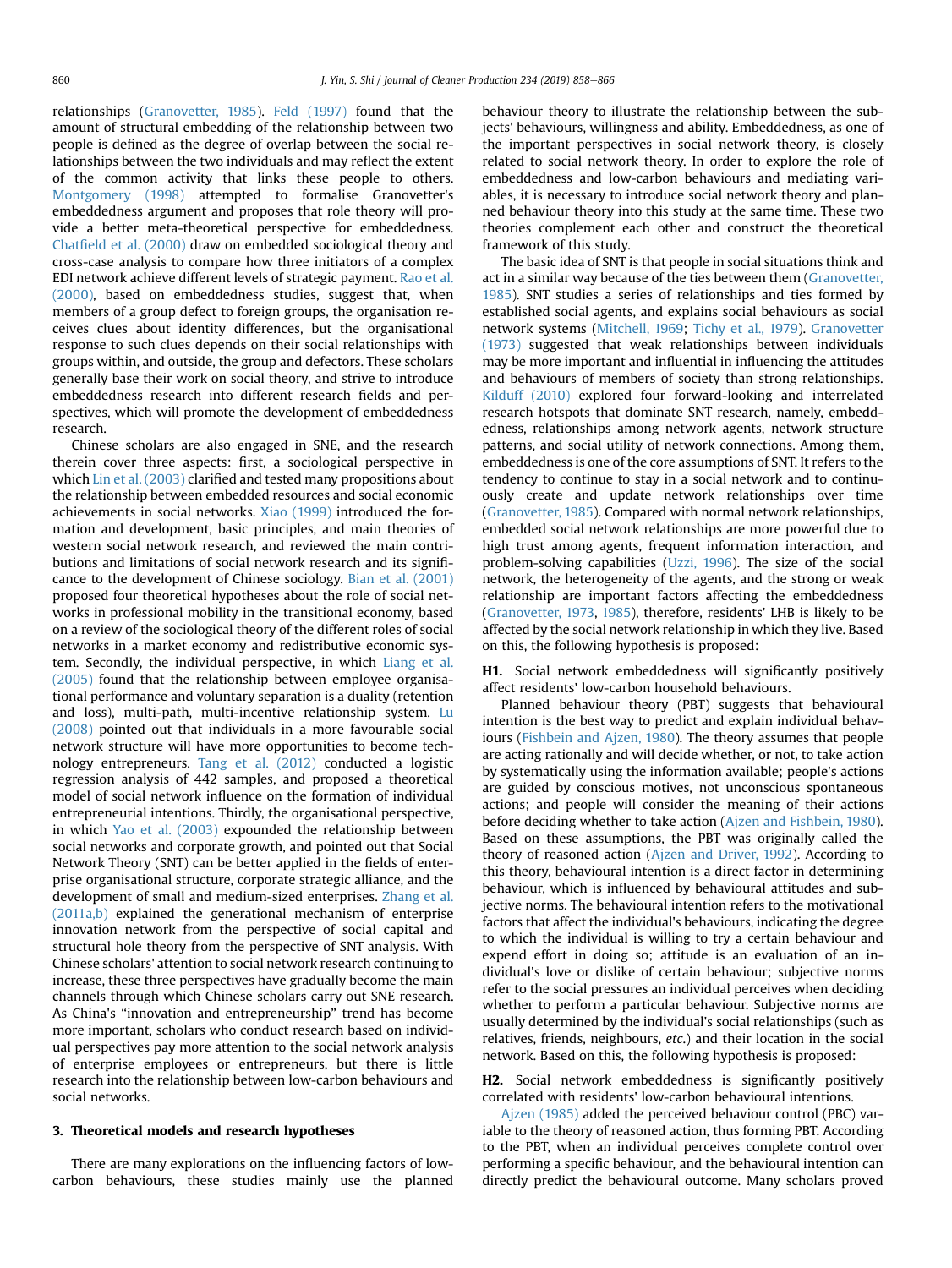that individuals may strongly hope to implement behaviours, but may not have the necessary opportunities and resources to implement actual behaviours ([Kuhl, 1984\)](#page-8-0), such as knowledge ([Triandis, 1980](#page-8-0)) and ability [\(Liska, 1984\)](#page-8-0). PBC and behavioural intention directly determine the behaviour of the agent [\(Ajzen,](#page-7-0) [2001\)](#page-7-0), so to a certain extent, the residents' LBI can directly determine their LHB. Based on the above analysis and H2, the following hypothesis is proposed:

H3. Low-carbon behavioural intention mediates social network embeddedness and low-carbon household behaviours.

The variables used in the study and their relationship to each other can be seen from the theoretical model (Fig. 1).

# 4. Scale design and data collection

# 4.1. Scale design and pilot study

The questionnaire includes four parts: SNE, LBI, LHB, and demographic variables. The SNE mainly refers to the scales developed by [Burt \(2004\),](#page-8-0) [Gulati \(1998\)](#page-8-0), and [Brüderl and Preisend](#page-8-0)ö[rfer \(1998\)](#page-8-0), and integrates the three dimensions of size (SI), heterogeneity (HE), and strength (ST) into the same scale. The LBI mainly refer to the research contributions of scholars [Chan \(2010\)](#page-8-0), [Mi \(2011\),](#page-8-0) and [Frick](#page-8-0) [et al. \(2004\)](#page-8-0), and use low-carbon behavioural ability (AB), behavioural knowledge (KN), and behavioural attitude (AT) to represent residents' LBI. LHB refers to the research results of [Lin and Yu](#page-8-0) [\(2003\).](#page-8-0) LHB is divided into two dimensions: household usage (HU) and household customs (HC) for in-depth discussion and analysis. The reference of the scale and variables are shown as [Table 1.](#page-4-0) The demographic variable scale mainly includes four characteristics of residents: gender, age, education, and marital status, as well as five family characteristics: family scale, monthly income, monthly consumption, housing size, and living area.

This paper made appropriate changes to each item to make it more accessible to facilitate understanding among older, or less well-educated, respondents, thus avoiding unnecessary deviations. The modification of the questionnaire items combines the specific problem situation and expert opinions, and the questionnaire has also passed the reliability test of pilot study. In the scale (except for the demographic variables), a Likert scale is used, as shown in



Appendix. In the SNE part, a Likert 7-point scale is used, and the scale from 1 to 7 represents degrees low to high; In the LHB and LBI part, the Likert 5-point scale is used, and the scale from 1 to 5 represents degrees low to high.

Before the formal questionnaire was issued, a small sample pilot study was first conducted among the students and teachers of the University of International Business and Economics. The reliability and validity of the questionnaire were initially tested, and some of the items were revised to form the final questionnaire. In addition, nine related questions were set in the questionnaire to ensure its credibility and rigour (the questionnaire was checked on this basis).

## 4.2. Data collection

The study selected the families of university students as a target, and distributed the paper-based questionnaire to the students in the form of active registration (each received  $1-10$  questionnaires). Participants will bring the questionnaire back to the family's home region for distribution and completion during the holidays, and collect them after term starts. The questionnaire was issued in mid-January 2018 and was completed in April 2018. A total of 467 questionnaires were distributed and 447 were recovered (a recovery rate of 95.7%). Through recycling, and eliminating blanks, missing answers, unsatisfactory attitudes, obvious regularity, and obvious inconsistencies in the issue of interdependence, 355 valid questionnaires were obtained (an effective response rate of 79.4%).

# 5. Empirical results and analysis

### 5.1. Reliability and validity test of the scale

Through reliability test, the Cronbach's  $\alpha$  coefficient  $(0.607-0.872)$  of each part of the questionnaire was greater than the standard value of 0.6 [\(He et al., 2011](#page-8-0)), as shown in [Table 2](#page-4-0). The scales used in the study are mature scales, and have been corrected by experts in the field and pre-tested, so each scale has good content validity. Through the two-tailed test of Pearson correlation coefficient, the correlation coefficient of each variable reached a significant level, and the variables were basically low-mid correlations. The correlation coefficient between each variable and the overall items is highly correlated at 0.4 or higher, indicating that each variable is a concept with a significant difference, and the discriminant validity is verified.

Through the results of the first-order confirmatory factor analysis (CFA), the factor loading of each item is greater than 0.5  $(0.504-0.844)$ , and the corresponding C.R. values are greater than 2. In addition, the fitness indices of the measurement model are CMIN/DF = 2.33 (<3), NFI = 0.931 (>0.9), NNFI = 0.932 (>0.9),  $CFI = 0.958$  (>0.9),  $IFI = 0.959$  (>0.9),  $GFI = 0.973$  (>0.9),  $AGFI = 0.943$  (>0.9), RMSEA = 0.061 (<0.08), *etc.*, all of which are excellent, indicating that the measurement model is ideally fitted, and the scale has good structural validity.

# 5.2. Research hypothesis testing and multi-group analysis

#### 5.2.1. Hypothesis testing and mediating analysis

The mediating effect is verified by two structural equation models (SEM) of direct effect and mediating effect [\(Fig. 2\)](#page-4-0). In the direct effect model, SNE is used as an exogenous latent variable, and LHB is used as endogenous latent variables. The results are shown in [Table 3.](#page-4-0) The model performed well on each fitness index, indicating that the model was a good fit. The impact of SNE on LHB was positive ( $\alpha = 0.258$ , P = 0.010, Y = 0.258X +  $\varepsilon_1$ ), so H1 was verified. This shows that the size, heterogeneity, and strength of the social Fig. 1. The theoretical model of research. **network of residents will have a significant positive impact on their**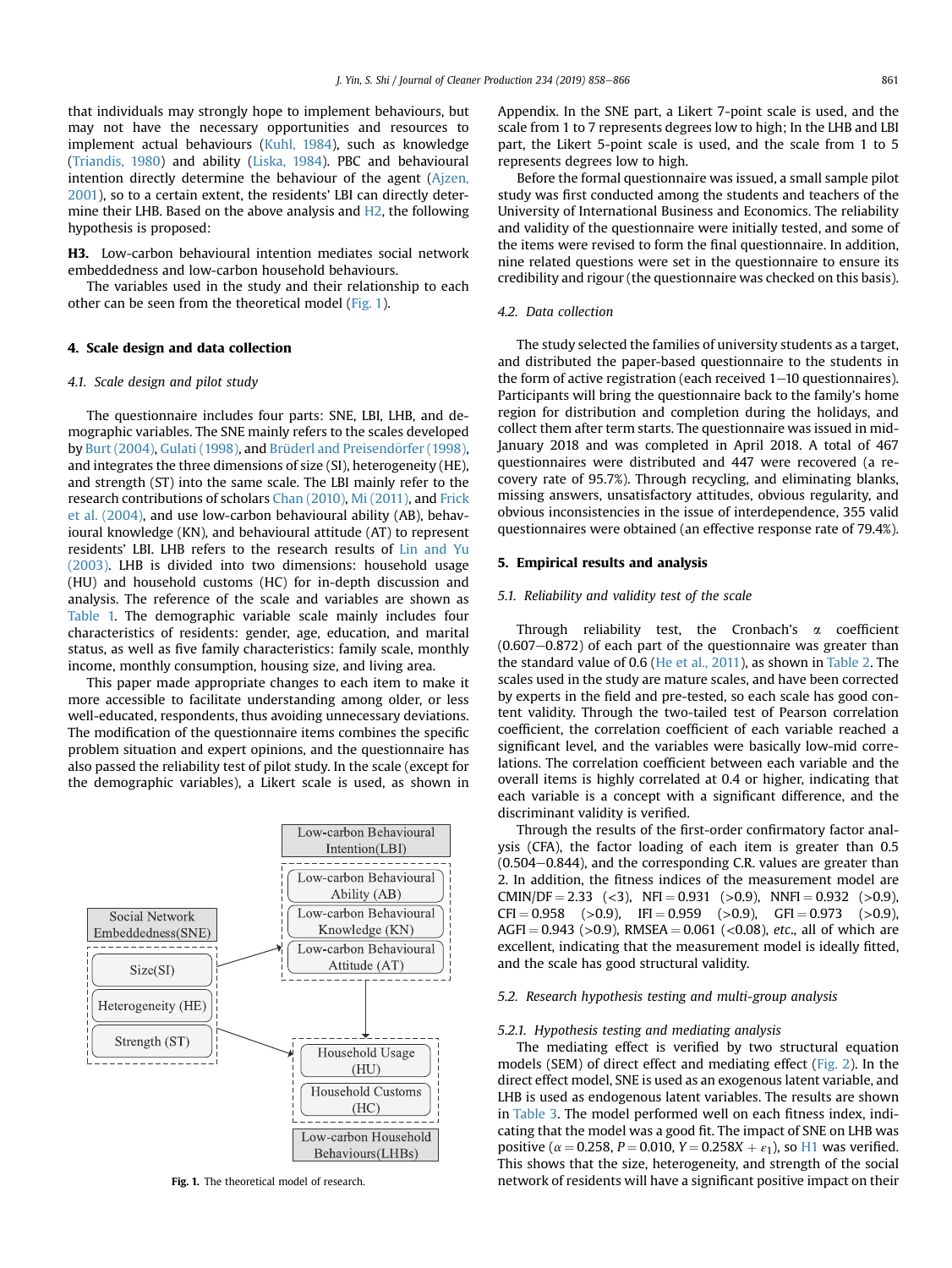#### <span id="page-4-0"></span>Table 1

The references of the scale and variables.

| Latent Variables                     | References                                      |
|--------------------------------------|-------------------------------------------------|
| Social Network Size (SI)             | Burt (1995); Poortinga et al. (2003)            |
| Social Network Strength (ST)         | Brüderl (1998); Scott (2004)                    |
| Social Network Heterogeneity (HE)    | <b>Gulati (1998)</b>                            |
| Low-carbon Household Behaviour (LHB) | Lin and Yu (2003)                               |
| Low-carbon Knowledge (LK)            | Scott (2004); Hsu and Roth (1998); Frick (2004) |
| Behavioural Ability (AB)             | Mi (2011)                                       |
| Behavioural Attitude(AT)             | Scott (2004); Chan (2010);                      |

| abı |  |
|-----|--|
|-----|--|

**Table 2**<br>Correlation coefficient between variables and reliability test of each dimension(N = 355).

|           | <b>MEAN</b> | <b>SD</b> | HU        | НC       | AB       | AT        | <b>KN</b> |           | <b>HE</b> | ST | Total     | Cronbach's α |
|-----------|-------------|-----------|-----------|----------|----------|-----------|-----------|-----------|-----------|----|-----------|--------------|
| HU        | 3.461       | 0.909     |           |          |          |           |           |           |           |    | $.615***$ | 0.761(7)     |
| HC        | 3.626       | 0.793     | $.712**$  |          |          |           |           |           |           |    | $.586**$  | 0.607(5)     |
| AB        | 3.103       | 0.779     | $.288**$  | $.233**$ |          |           |           |           |           |    | $.541**$  | 0.758(4)     |
| AT        | 3.906       | 0.707     | $.333**$  | $.349**$ | $.269**$ |           |           |           |           |    | $.527**$  | 0.789(4)     |
| KN        | 2.507       | 0.864     | $.267**$  | $.296**$ | $.262**$ | $.152***$ |           |           |           |    | $.602**$  | 0.872(12)    |
| SI        | 4.278       | 1.049     | $.211***$ | $.191**$ | $.242**$ | $.188***$ | $.352**$  |           |           |    | $.657**$  | 0.737(3)     |
| HE        | 4.172       | 1.025     | $-.064$   | $-.116*$ | .064     | .047      | $.119*$   | $.146**$  |           |    | $.359**$  | 0.853(3)     |
| <b>ST</b> | 5.213       | 0.893     | .082      | .078     | $.160**$ | $.200**$  | $.222**$  | $.435***$ | $.201**$  |    | $.553**$  | 0.611(3)     |

Note: \*\*  $p < 0.05$ ; \*  $p < 0.1$  (two-tailed test). The number in brackets is the number of items.



Fig. 2. Conceptual model of direct effect and mediation test.

LHB. The higher the degree of social network embedding, the lower the carbon emissions of households: this result supports the research conclusions of other scholars.

On this basis, the mediating effect of LBI is verified, that is, the LBI is added to the direct effect model as a mediator variable. The

#### Table 3

The results of direct effect model test.

| Path                            |                                      |                                       | Standardized Regression Weights     | <b>Regression Weights</b>        | C.R.                                            | P value                          |
|---------------------------------|--------------------------------------|---------------------------------------|-------------------------------------|----------------------------------|-------------------------------------------------|----------------------------------|
| <b>LHB</b><br>Model Fit Summary | ′−<br>CMIN/DF<br>AGFI<br><b>NNFI</b> | <b>SNE</b><br>2.396<br>0.934<br>0.919 | 0.258<br>GFI<br><b>RMSEA</b><br>CFI | 0.189<br>0.982<br>0.070<br>0.967 | 2.590<br><b>RMR</b><br><b>NFI</b><br><b>IFI</b> | 0.010<br>0.049<br>0.957<br>0.968 |

## Table 4

The results of mediating effect model test.

| Path                 |                                |                                 | Standardized Regression Weights   | <b>Regression Weights</b>  | C.R.                                   | P value                 |
|----------------------|--------------------------------|---------------------------------|-----------------------------------|----------------------------|----------------------------------------|-------------------------|
| LBI<br>LHB<br>LHB    | <—<br><—<br><—                 | <b>SNE</b><br>LBI<br><b>SNE</b> | 0.634<br>0.846<br>$-0.316$        | 0.373<br>1.387<br>$-0.304$ | 6.159<br>4.491<br>$-2.275$             | $***$<br>$***$<br>.023  |
| Model Fit<br>Summary | CMIN/DF<br>AGFI<br><b>NNFI</b> | 2.331<br>0.943<br>0.931         | GFI<br><b>RMSEA</b><br><b>CFI</b> | 0.973<br>0.061<br>0.958    | <b>RMR</b><br><b>NFI</b><br><b>IFI</b> | 0.040<br>0.931<br>0.959 |

Note: \*\*\* P < 0.001.

model results are shown in Table 4. The results show that the fitness indices of the model all meet the standard, indicating that the model is a good fit. Among them, the influence of SNE on LBI was positive ( $\beta = 0.634$ , P < 0.001, M = 0.634X +  $\varepsilon_2$ ), and H2 was verified. Furthermore, when LBI are significantly related to LHB, if SNE is significantly related to LHB, it is not completely mediating; if not, it is completely mediating. According to Table 4, the LBI and the LHB are positive ( $\delta = 0.846$ , P < 0.001, Y = 0.846M +  $\varepsilon_3$ ), so the mediation is established, and H3 is verified; SNE and LHB was negative ( $\alpha' = -0.316$ ,  $P < 0.05$ ,  $Y = -0.316X + 0.846M + \varepsilon_4$ ), so it was not completely mediating. The result shows that SNE not only directly affects residents' LHB, but also affects it through LBI. Social network embeddedness has a negative effect on the direct effect of low-carbon household behaviours (-0.316).

From the living practice of human-being's, the size, strength and heterogeneity of social networks will correspondingly expand the social frequencies of residents, leading to more carbon emissions in areas such as "clothing, food, household, travel, etc." Therefore, social network embeddedness increases the carbon emissions of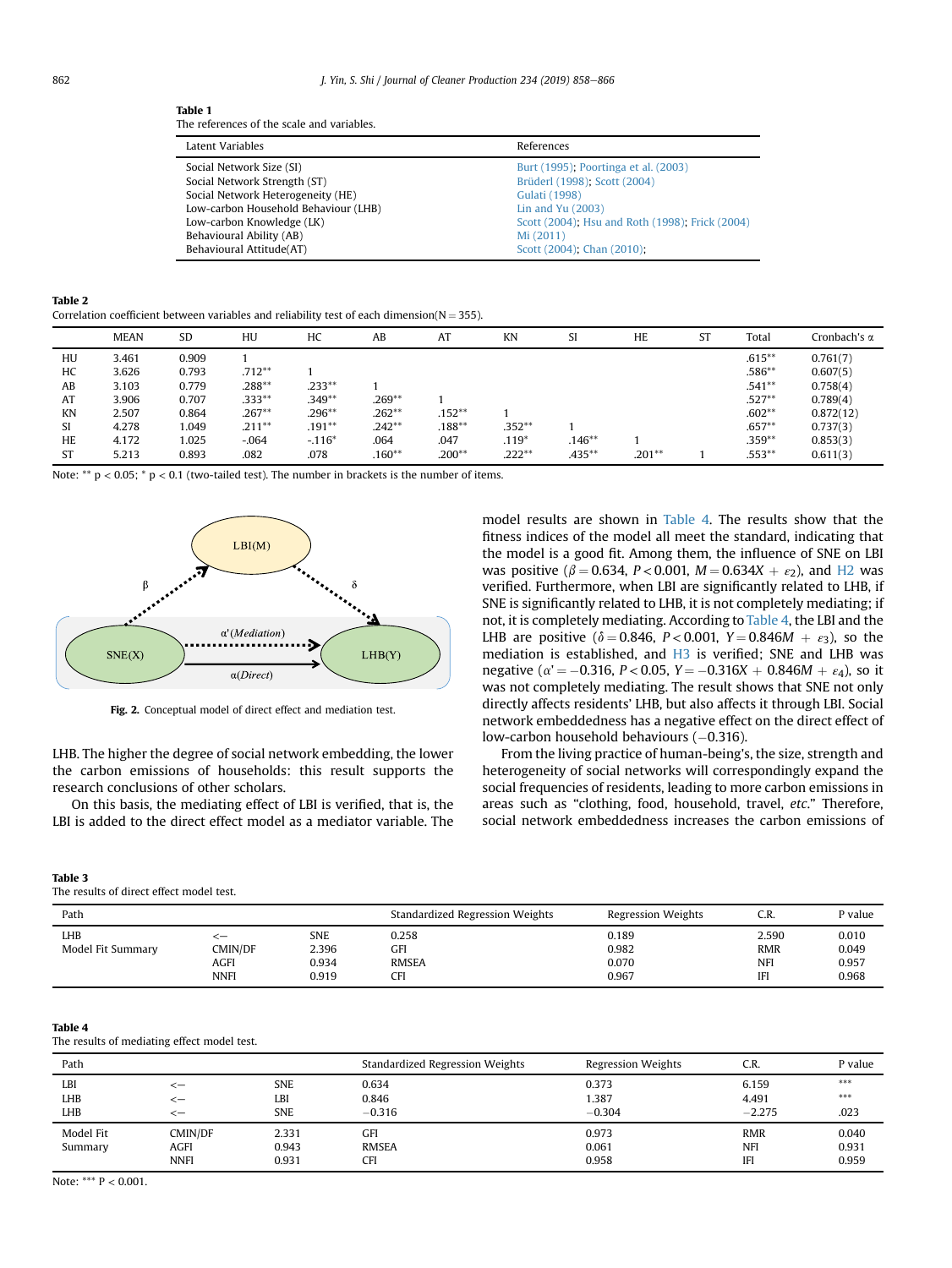residents, that is, has negative impact on residents' low-carbon household behaviour. Specifically, social network relationships (such as relatives, friends, and neighbours, etc.) will bring direct pressure and influence to residents' low-carbon behaviours to a certain extent through social norms and the herd mentality; on the other hand, social network relationships are embedded in residents' LBI (such as behavioural attitudes, behavioural abilities and low-carbon knowledge), which further promotes residents' tendencies to implement low-carbon activities. The results of hypothesis validation are shown in Table 5, and the results of structural equation model test are shown in Fig. 3.

It is worth noting that, in the face of mediating effects, SNE and LHB are negatively significant, that is, the SNE directly increases the household carbon emissions of residents, which seems to be inconsistent with the results in the direct effect model. To explore the mechanism of how SNE affects LHB, the direct effect, indirect effect, and total effect values of the three paths are tested (see Table 6). The results show that the direct effect of SNE on residents' LHB is  $-0.316$ , the indirect effect is 0.536 (*i.e.*, 0.634  $\times$  0.846), and the total effect is 0.220 (*i.e.*,  $-0.316 + 0.536$ ). This conclusion is the same as the direct effect, which proves that the SNE will significantly improve residents' LHB and reduce household carbon emissions.

# 5.2.2. Multi-group structural equation model analysis based on demographic characteristics

Gender, age, marital status, and education level were added as control variables to the SEM for direct and mediating effects ([Table 7](#page-6-0)). The results show that the fitness indices of the models reach the standard (except for the PGFI index), indicating that the model fitting is satisfactory. From the gender grouping, the female group was significant in the direct effect ( $\alpha$  = 0.270, P < 0.05) and the male group was not significant. In the mediating effect, the female group was completely mediated ( $\beta = 0.611$ ,  $P < 0.001$ ;  $\delta$  = 1.045, P < 0.01) and the mediating effect of male group is not established, indicating that women's performance in LHB is more vulnerable to social norms than male, and female are more susceptible to social circle and change their behavioural intentions. From the age group, the two groups were not significant in the direct effect, so the mediating effect was also not established in the two groups, but the LHB in the lower age group was more susceptible to their behavioural intentions. As far as marriage is concerned, there is no significant difference between the two groups in the direct effect, so the two groups are not established in the mediating effect, indicating that the marital status has little effect on the LHB of residents. From the perspective of education, in the direct effect, the highly-educated group was significant ( $\alpha = 0.300$ ,  $P < 0.05$ ) and the lower-education group was not significant. In the mediating effect, the three paths of the low-education group were not significant and the highly-educated group is completely mediation ( $\beta = 0.611$ ,  $P < 0.001$ ;  $\delta = 1.044$ ,  $P < 0.01$ ), indicating that SNE has no effect on the LHB of the low-education group, while the highly-educated group seems to be more susceptible to social networks.

Based on demographic characteristics, there are large differences in gender and education variables. The possible reason is that

| . |                                       |
|---|---------------------------------------|
|   | The results of hypothesis validation. |

Table 5

| Hypothesis     | Path         | Judgement |
|----------------|--------------|-----------|
| H1             | LHB<-SNE     | Yes       |
| H <sub>2</sub> | $LBI < -SNE$ | Yes       |
| H3             | $LHB < -LBI$ | Yes       |



Fig. 3. The results of structural equation model test.

Table 6

Direct, indirect and total effects between latent variables.

| Path       | Direct   | Indirect                 | Total |
|------------|----------|--------------------------|-------|
| $SNE->LHB$ | $-0.316$ | 0.536                    | 0.220 |
| $SNE->LBI$ | 0.634    | $\overline{\phantom{a}}$ | 0.634 |
| $LBI->LHB$ | 0.846    | $\overline{\phantom{a}}$ | 0.846 |

female generally involved frequently in household chores (such as laundry, cooking, etc.) than male, which exposed women to more household equipment and required related skills in energy consumption. Further, they are usually frugal and tend to pay more attention to energy consumption to save household spending. At the same time, they are sensitive, their decisions are easily influenced by other people's suggestions and opinions from social network. From educational level perspective, the peers' good performance may be the reason that highly-educated people perform better in low-carbon behaviour, especially in terms of behavioural ability and low-carbon knowledge, which also brings the positive pressure, influence, and incentives to them. In addition, they may be more concerned about their image and status which makes them more reflective and self-critical.

# 5.2.3. Multi-group structural equation model analysis based on residential family characteristics

Through the analysis of multi-group SEM based on family characteristics, the results show that the model perform well on each index. Therefore, the model is ideally fitted, as shown in [Table 8.](#page-6-0) Among them, in terms of family scale, the small-scale group was significant in the direct effect ( $\alpha = 0.284$ ,  $P < 0.05$ ) and the large-scale group was not significant. In the mediating effect, the small- scale group was completely mediated ( $\beta = 0.772$ ,  $P < 0.001$ ;  $\delta = 1.413$ , P < 0.05) and the mediating effect of the large-scale group was not established. It shows that smaller families are more susceptible to the influence of their social network in LHB, and the change in their low-carbon behaviours is more obvious. From the perspective of family monthly income, low-income families were significant in direct effect terms ( $\alpha = 0.366$ ,  $P < 0.05$ ) and highincome families were not significant. In the mediating effect, the low-income families were completely mediated ( $\beta = 0.763$ ,  $P < 0.001$ ;  $\delta = 1.110$ ,  $P < 0.05$ ) and the mediating effect of the highincome group was not established, indicating that low-income families are more susceptible to social network relationships. The likely reason is that low-income families are more concerned with economic costs and are therefore more willing to acquire energysaving and low-carbon related skills and knowledge from their social networks. From the perspective of family monthly consumption, in the direct effect, low-consumption families are significant ( $\alpha = 0.322$ , P < 0.01) and high-consumption families are insignificant. In the mediating effect, low-consumption families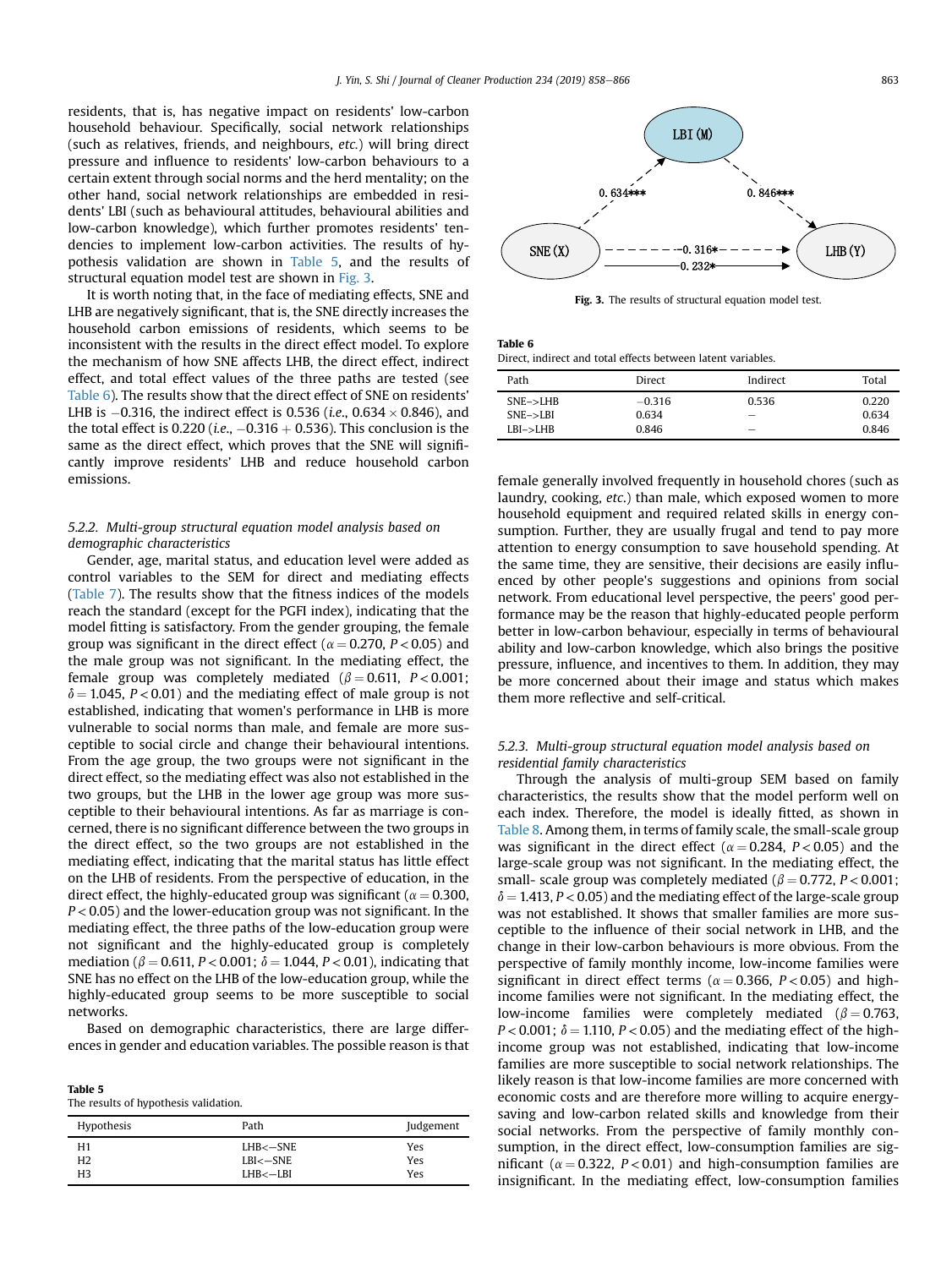<span id="page-6-0"></span>

| $\sim$<br>. .<br>. . |  |
|----------------------|--|
|----------------------|--|

| The result of multi-group structural equation model analysis based on demographic characteristics. |  |  |  |  |
|----------------------------------------------------------------------------------------------------|--|--|--|--|
|----------------------------------------------------------------------------------------------------|--|--|--|--|

| Path                                   | Gender(45.6%/54.4%)                 |                                                | Age (50.7%/49.3%)                |                                         | Marriage(53.8%/46.2%)                        |                                             | Education(18.3%/81.7%)                       |                                             |
|----------------------------------------|-------------------------------------|------------------------------------------------|----------------------------------|-----------------------------------------|----------------------------------------------|---------------------------------------------|----------------------------------------------|---------------------------------------------|
|                                        | Female                              | Male                                           | Low                              | High                                    | Yes                                          | N <sub>o</sub>                              | Low                                          | High                                        |
| $SNE->LHB$<br>$SNE->LBI$<br>$LBI->LHB$ | $.270**$<br>$.611***$<br>$1.045***$ | .209<br>$.804***$<br>l.284                     | .234<br>$.698***$<br>$.918**$    | .227<br>$.751***$<br>$1.515*$           | .209<br>$.706***$<br>$1.260*$                | .300<br>$.727***$<br>$1.025*$               | $-0.033$<br>0.639<br>1.985                   | $.300*$<br>$.611***$<br>$1.044**$           |
| Model Fit<br>Summary                   |                                     | <b>CMIN</b><br>228.343<br><b>NNFI</b><br>0.932 | DF<br>136<br><b>IFI</b><br>0.960 | CMIN/DF<br>1.679<br><b>RMR</b><br>0.051 | <b>CFI</b><br>0.959<br><b>RMSEA</b><br>0.022 | <b>GFI</b><br>0.962<br><b>PNFI</b><br>0.551 | <b>AGFI</b><br>0.921<br><b>PCFI</b><br>0.582 | <b>NFI</b><br>0.908<br><b>PGFI</b><br>0.455 |

Note: \*\*\*  $p < 0.001$ ; \*\*  $p < 0.01$ ; \*  $p < 0.05$ . The age grouping criteria are under 30 years old/30 years old and above; the education grouping criteria are undergraduate/ undergraduate and above.

# Table 8

The direct and mediating effects of multi-group structural equation model analysis based on family characteristics.

| Path       | Scale (83.1%/16.9%) |         | Income (55.2%/44.8%) |           | Consumption (67%/<br>33%) |            | Size (60.3%/39.7%) |            | Area (82.5%/17.5%) |              |
|------------|---------------------|---------|----------------------|-----------|---------------------------|------------|--------------------|------------|--------------------|--------------|
|            | Small               | Large   | Low                  | High      | Low                       | high       | Small              | Large      | Urban              | Rural        |
| $SNE->LHB$ | $.284*$             | .080    | $.366*$              | .041      | $.322**$                  | .032       | .163               | $.286*$    | $.322**$           | $.286**$     |
| $SNE->LBI$ | $.772***$           | .884    | $.763***$            | $.642***$ | $.756***$                 | $.676**$   | $.715***$          | $.745***$  | .793***            | 0.201        |
| $LBI->LHB$ | $1.413*$            | .671    | $1.110*$             | $1.063**$ | $1.370*$                  | $.883*$    | $1.423*$           | $.960**$   | $.283**$           | 1.064        |
| Model Fit  |                     | CMIN/DF | <b>CFI</b>           | GFI       | <b>AGFI</b>               | <b>NFI</b> | TLI                | <b>IFI</b> | <b>RMR</b>         | <b>RMSEA</b> |
| Summary    |                     | 1.678   | 0.958                | 0.962     | 0.920                     | 0.906      | 0.931              | 0.960      | 0.050              | 0.020        |

Note: \*\*\*  $p < 0.001$ ; \*\*  $p < 0.01$ ; \*  $p < 0.05$ . The family scale grouping criteria is three or less/more than three people; the family monthly income grouping criteria is less than 10,000 yuan/10,000 yuan and above; the family monthly consumption group criteria is 5,000 yuan or less/more than 5,000 yuan; the housing size grouping criteria is 120 square meters or less/more than 120 square meters.

were completely mediated ( $\beta = 0.756$ ,  $P < 0.001$ ;  $\delta = 1.370$ ,  $P < 0.05$ ) and the mediating effect of high-consumption families was not established. This shows that low-income families are more susceptible to social network relationships in LHB. This result is similar with the results for low-income families, indicating that economic capacity is an important factor in family LHB. From the perspective of housing size, the small-size group is insignificant in the direct effect and the large-size group is significant ( $\alpha$  = 0.286, P < 0.05). In the mediating effect, the small-size group is not established and the large-size group is completely mediated ( $\beta = 0.745$ , P < 0.001;  $\delta$  = 0.960, P < 0.01). This shows that families with large houses are more concerned with household energy consumption and more susceptible to the social network relationship. The likely reason is that large houses require more energy consumption (such as electricity, heating, etc.), so they pay more attention to energy conservation. As far as the living area is concerned, in the direct effect, both urban ( $\alpha = 0.322$ , P < 0.01) and rural ( $\alpha = 0.286$ ,  $P < 0.01$ ) groups of residents are significant. In the mediating effect, the urban group is completely mediated ( $\beta = 0.793$ , P < 0.001;  $\delta$  = 1.283, P < 0.01), while the mediating effect of the rural group is not established and the paths are not significant. This shows that urban families are more susceptible to social network relationships in terms of household energy consumption. The likely reason is that urban families have a higher social interaction frequency, a wider social range, and a more socially diverse approach to issues than rural families.

Through multi-group analysis based on family characteristics, residents' LHB are significantly different in family scale, monthly income, monthly consumption, housing size, and living area. The possible reasons maybe explained from two aspects: vulnerable social change and economic cost savings. Among them, both small size-families and urban groups are subject to change due to the influence of social network relationships. Small-size families are easier to change because of their small population and low-energy consuming equipment. Urban families are more vulnerable to the pressures and norms of social relationships to change their tendency to low-carbon behaviours. Families with low incomes, low consumption and large houses may be particularly concerned about household energy conservation behaviours in consideration of economic costs, which also makes them perform better in LHB.

#### 6. Conclusions and implications

### 6.1. Research conclusion

Based on SNT and PBT, this paper explores the impact of SNE on residents' LHB through questionnaire survey and multi-group SEM analysis, and tests the mediating role of LBI. The following conclusions are drawn:

- (1) The results based on the direct effect test show that SNE will significantly improve residents' LHB and reduce household carbon emissions. Residents' improvements in the three dimensions of social network size, heterogeneity, and strength will directly promote the implementation of LHB and the reduction of household energy consumption, which support the research conclusions of other scholars.
- (2) The results based on the mediating effect test show that the social network embeds residents' LHB through two channels. The first is the direct effect (based on SNT) that social networks are directly embedded in the LHB of residents. Secondly, the mediating effect (based on PBT) means that the social network embedded the residents' LBI, and then influenced residents' LHB through the incomplete mediation of LBI. This conclusion reveals the internal mechanism of SNE in residents' LHB, that is, the choice and behaviour of residents in household energy consumption will be positively affected by the social network relationship within which they live.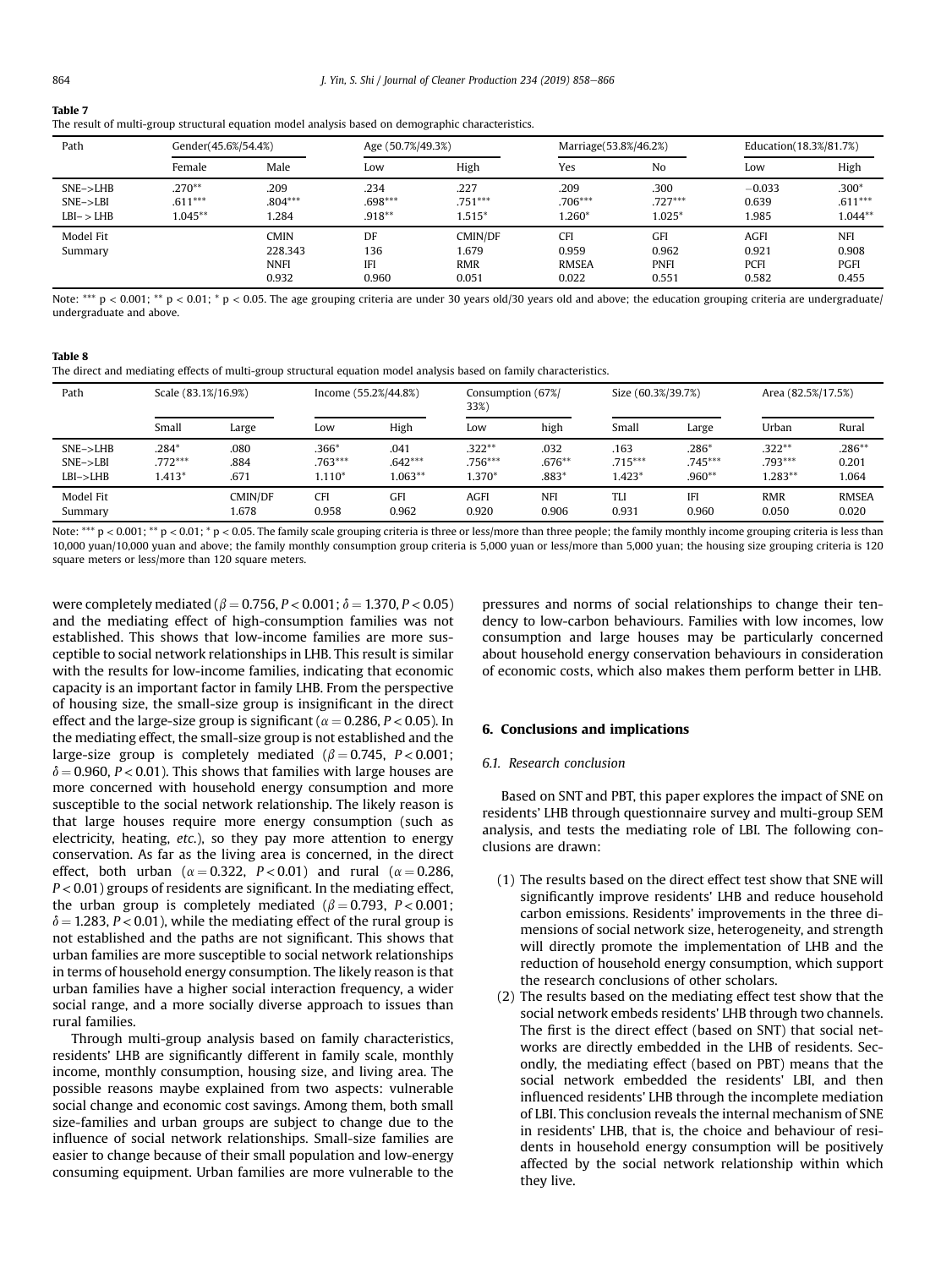<span id="page-7-0"></span>(3) The research results based on demographic characteristics shows that the gender and educational level groups are quite different in performance, the female and highly-educated groups perform better in LHB. The analysis results based on family characteristics shows that residents' LHB are significantly different in five groups (family scale, monthly income, monthly consumption, housing size, and living area). Among them, small size families, low-incomes families, lowconsumption families, families with large houses, and urban groups performed better in reducing energy consumption.

#### 6.2. Policy advice

With the steady growth of China's economy, the material and cultural life of urban and rural residents is increasingly rich, and the demand for energy in individual households, especially for household electricity, gas, and heating, is gradually increasing. At the same time, the rise of the Internet, mobile terminals, the sharing economy, Weibo, and WeChat have enriched the social activities of residents. Residents, to meet their own needs in social activities, or through vanity, will increase the energy consumption of their families to a certain extent.

- (1) Attention should be paid to SNE channels and improve the basic services of social activities. The expansion of the size and scope of residents' social networks will lead to an increase in the degree of SNE, thereby increasing residents' LHB. However, due to the spontaneity and initiative of social activities, we usually cannot easily constrain the size of residents' social networks. Therefore, building good social infrastructure and harmonious social advocacy at national and social levels will be helpful. The attention should be continually paid to relatives (family education), friends (social propaganda), neighbours (community propaganda) and other related agents on LHB of residents, and strive to strengthen the education and publicity of the above three aspects. In addition, policy-makers should pay more attention to the differences in the behaviours of different residents and families in LHB, so that relevant low-carbon policies benefit different types of residents and their families.
- (2) The low-carbon values and the sense of environmental responsibility of residents should be cultivated. Because social networks have transmission mechanisms ([Granovetter,](#page-8-0) [1985\)](#page-8-0), respondents and families who lack low-carbon knowledge will spread biased values in their social networks. The bias of low-carbon values stems from the lack of low-carbon knowledge and awareness among residents. Therefore, education about low-carbon environmental awareness and knowledge based on different channels such as family, community, school, and mass media need to be expanded, so that more residents can understand and recognise the seriousness of environmental problems. This will enable residents to take the initiative to practice lowcarbon behaviours on their own, and actively influence and drive people around them to protect the environment. It should be noted that, in the process of publicity- and education-related work, it should be based on different characteristics of residents (such as gender and education), and strive to achieve continuous tracking, summary and feedback. This is conducive to the long-term benefits of environmental-protection-related work.
- (3) Resident's low-carbon habits should be cultivated to reduce household energy consumption. The unreasonable

operations and wasteful behaviours of residents in the use of gas, appliances, and heating has become an important source of household carbon emissions. Improper behaviours mainly come from the daily usage of residents at a subconscious level, especially the habitual behaviours that residents have not realised will generate significant carbon emissions. Therefore, residents should be encouraged to participate in low-carbon environmental protection activities at different levels to improve their low-carbon awareness, knowledge, skills in continuous practice, experience, and communication. It is necessary to pay attention to the differences in the daily life of residents in different regions (urban and rural), therefore, it is possible to integrate low-carbon environmental protection experiences and practical activities into the lives of urban and rural residents.

#### 6.3. Research limitations and prospects

As a result of the study using paper version of the questionnaire, its distribution channels and collection methods have certain limitations, which is one of the reasons why this study only obtained 293 effective samples. In order to make up for the small amount of data, in the future study should be combined with the network questionnaire and paper version of the questionnaire two forms, which can effectively expand the questionnaire audience and effective sample volume. In addition, it should be explained that the target groups involved in the study are based on the relatives and friends of students in the same university, which to a certain extent reduces the heterogeneity of the questionnaire data. Therefore, in the future study, the sample distribution channels should be expanded as far as possible in order to improve the heterogeneity of the sample.

Limited by the availability of mature scales and demographic characteristics data, this study has not been able to explore in greater depth and detail about the specific performance of demographic characteristics in the embeddedness of social networks. However, this is acceptable because this study is based primarily on the structural perspective of social networking (i.e. size, strength and heterogeneity) rather than on demographic characteristics. In addition, the low-carbon behavioural differences in demographic characteristics are also covered in the items used in this study. Moreover, the research on "embeddedness" is mainly reflected in the path analysis of the mediating model. In the future study, the behavioural performance and differences of heterogeneous groups embedded in social networks should actively explored by scholars.

#### Acknowledgements

This work was supported by the National Natural Science Foundation of China (Project no. 71874029) and sponsored by "the Postgraduate Innovation Research Fund" of University of International Business and Economics.

#### Appendix A. Supplementary data

Supplementary data to this article can be found online at [https://doi.org/10.1016/j.jclepro.2019.06.274.](https://doi.org/10.1016/j.jclepro.2019.06.274)

#### References

[Ajzen, I., 2001. Nature and operation of attitudes. Annu. Rev. Psychol. 52 \(1\), 27](http://refhub.elsevier.com/S0959-6526(19)32239-5/sref2)-[58](http://refhub.elsevier.com/S0959-6526(19)32239-5/sref2). [Ajzen, I., Driver, B.L., 1992. Application of the theory of planned behavior to leisure](http://refhub.elsevier.com/S0959-6526(19)32239-5/sref3) [choice. J. Leis. Res. 24 \(3\), 207](http://refhub.elsevier.com/S0959-6526(19)32239-5/sref3)-[224](http://refhub.elsevier.com/S0959-6526(19)32239-5/sref3).

[Ajzen, I., 1985. From Intentions to Actions: A Theory of Planned Behavior. Springer](http://refhub.elsevier.com/S0959-6526(19)32239-5/sref1) [Berlin Heidelberg.](http://refhub.elsevier.com/S0959-6526(19)32239-5/sref1)